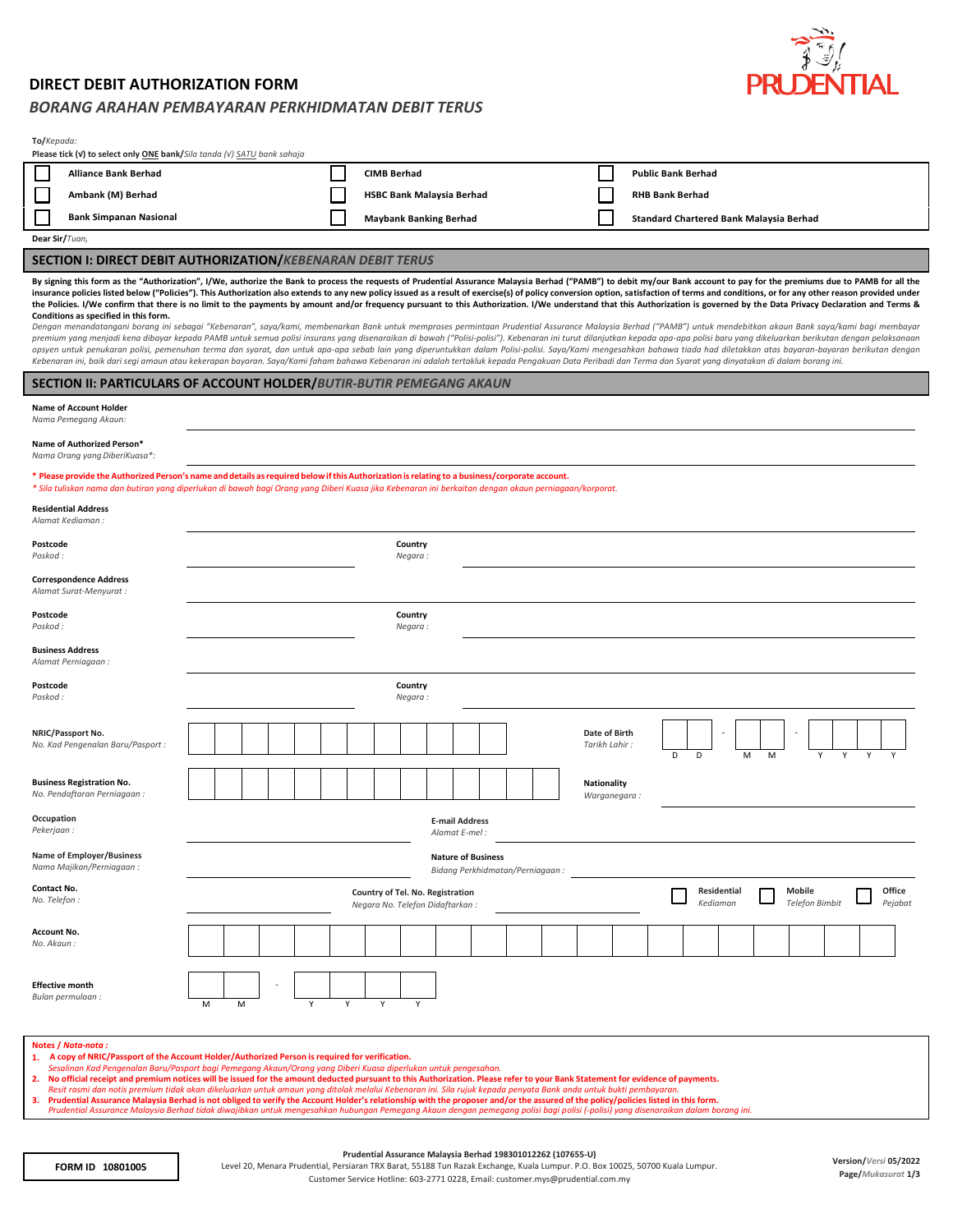| <b>SECTION II: PARTICULARS OF ACCOUNT HOLDER/BUTIR-BUTIR PEMEGANG AKAUN</b>                                                                                                                                                                                                                                                                                                                                                                                                                                                                                                                                                                                                                                                                                                                                                                                                                                                                                                                                                                                                                                                                                                                                                                                                                                                                                                                                                                                                                                                                                                                                                                                                                                                                                                                                                                                                                                                                                                                                                                                                                                       |                                                                                                                                                                                      |                                  |   |                                                                                                                                                                            |   |  |  |  |  |  |
|-------------------------------------------------------------------------------------------------------------------------------------------------------------------------------------------------------------------------------------------------------------------------------------------------------------------------------------------------------------------------------------------------------------------------------------------------------------------------------------------------------------------------------------------------------------------------------------------------------------------------------------------------------------------------------------------------------------------------------------------------------------------------------------------------------------------------------------------------------------------------------------------------------------------------------------------------------------------------------------------------------------------------------------------------------------------------------------------------------------------------------------------------------------------------------------------------------------------------------------------------------------------------------------------------------------------------------------------------------------------------------------------------------------------------------------------------------------------------------------------------------------------------------------------------------------------------------------------------------------------------------------------------------------------------------------------------------------------------------------------------------------------------------------------------------------------------------------------------------------------------------------------------------------------------------------------------------------------------------------------------------------------------------------------------------------------------------------------------------------------|--------------------------------------------------------------------------------------------------------------------------------------------------------------------------------------|----------------------------------|---|----------------------------------------------------------------------------------------------------------------------------------------------------------------------------|---|--|--|--|--|--|
| No.                                                                                                                                                                                                                                                                                                                                                                                                                                                                                                                                                                                                                                                                                                                                                                                                                                                                                                                                                                                                                                                                                                                                                                                                                                                                                                                                                                                                                                                                                                                                                                                                                                                                                                                                                                                                                                                                                                                                                                                                                                                                                                               | 1                                                                                                                                                                                    | $\overline{\mathbf{2}}$          | 3 | 4                                                                                                                                                                          | 5 |  |  |  |  |  |
| Policy/Proposal No.<br>No. Polisi/Cadangan                                                                                                                                                                                                                                                                                                                                                                                                                                                                                                                                                                                                                                                                                                                                                                                                                                                                                                                                                                                                                                                                                                                                                                                                                                                                                                                                                                                                                                                                                                                                                                                                                                                                                                                                                                                                                                                                                                                                                                                                                                                                        |                                                                                                                                                                                      |                                  |   |                                                                                                                                                                            |   |  |  |  |  |  |
| Name of Proposer/Assured<br>Nama Pencadang/<br>Pemegang Polisi                                                                                                                                                                                                                                                                                                                                                                                                                                                                                                                                                                                                                                                                                                                                                                                                                                                                                                                                                                                                                                                                                                                                                                                                                                                                                                                                                                                                                                                                                                                                                                                                                                                                                                                                                                                                                                                                                                                                                                                                                                                    |                                                                                                                                                                                      |                                  |   |                                                                                                                                                                            |   |  |  |  |  |  |
|                                                                                                                                                                                                                                                                                                                                                                                                                                                                                                                                                                                                                                                                                                                                                                                                                                                                                                                                                                                                                                                                                                                                                                                                                                                                                                                                                                                                                                                                                                                                                                                                                                                                                                                                                                                                                                                                                                                                                                                                                                                                                                                   | Proposer/Assured's Relationship to Account Holder [please tick (v) as appropriate] /Hubungan Pencadang/Pemegang polisi dengan Pemegang Akaun [sila tandakan (v) mana yang berkenaan] |                                  |   |                                                                                                                                                                            |   |  |  |  |  |  |
| Self<br>Sendiri                                                                                                                                                                                                                                                                                                                                                                                                                                                                                                                                                                                                                                                                                                                                                                                                                                                                                                                                                                                                                                                                                                                                                                                                                                                                                                                                                                                                                                                                                                                                                                                                                                                                                                                                                                                                                                                                                                                                                                                                                                                                                                   |                                                                                                                                                                                      |                                  |   |                                                                                                                                                                            |   |  |  |  |  |  |
| Spouse<br>Pasangan                                                                                                                                                                                                                                                                                                                                                                                                                                                                                                                                                                                                                                                                                                                                                                                                                                                                                                                                                                                                                                                                                                                                                                                                                                                                                                                                                                                                                                                                                                                                                                                                                                                                                                                                                                                                                                                                                                                                                                                                                                                                                                |                                                                                                                                                                                      |                                  |   |                                                                                                                                                                            |   |  |  |  |  |  |
| Children/Grandchildren<br>Anak/Cucu                                                                                                                                                                                                                                                                                                                                                                                                                                                                                                                                                                                                                                                                                                                                                                                                                                                                                                                                                                                                                                                                                                                                                                                                                                                                                                                                                                                                                                                                                                                                                                                                                                                                                                                                                                                                                                                                                                                                                                                                                                                                               |                                                                                                                                                                                      |                                  |   |                                                                                                                                                                            |   |  |  |  |  |  |
| Parent/Grandparent<br>IbuBapa/Datuk Nenek                                                                                                                                                                                                                                                                                                                                                                                                                                                                                                                                                                                                                                                                                                                                                                                                                                                                                                                                                                                                                                                                                                                                                                                                                                                                                                                                                                                                                                                                                                                                                                                                                                                                                                                                                                                                                                                                                                                                                                                                                                                                         |                                                                                                                                                                                      |                                  |   |                                                                                                                                                                            |   |  |  |  |  |  |
| <b>Brother/Sister</b><br>Abang/Kakak/Adik                                                                                                                                                                                                                                                                                                                                                                                                                                                                                                                                                                                                                                                                                                                                                                                                                                                                                                                                                                                                                                                                                                                                                                                                                                                                                                                                                                                                                                                                                                                                                                                                                                                                                                                                                                                                                                                                                                                                                                                                                                                                         |                                                                                                                                                                                      |                                  |   |                                                                                                                                                                            |   |  |  |  |  |  |
| Employee<br>Pekerja                                                                                                                                                                                                                                                                                                                                                                                                                                                                                                                                                                                                                                                                                                                                                                                                                                                                                                                                                                                                                                                                                                                                                                                                                                                                                                                                                                                                                                                                                                                                                                                                                                                                                                                                                                                                                                                                                                                                                                                                                                                                                               |                                                                                                                                                                                      |                                  |   |                                                                                                                                                                            |   |  |  |  |  |  |
| <b>Extended Family / Keluarga Lanjutan</b>                                                                                                                                                                                                                                                                                                                                                                                                                                                                                                                                                                                                                                                                                                                                                                                                                                                                                                                                                                                                                                                                                                                                                                                                                                                                                                                                                                                                                                                                                                                                                                                                                                                                                                                                                                                                                                                                                                                                                                                                                                                                        |                                                                                                                                                                                      |                                  |   |                                                                                                                                                                            |   |  |  |  |  |  |
| Stepfather/Stepmother<br>Bapa Tiri/Ibu Tiri                                                                                                                                                                                                                                                                                                                                                                                                                                                                                                                                                                                                                                                                                                                                                                                                                                                                                                                                                                                                                                                                                                                                                                                                                                                                                                                                                                                                                                                                                                                                                                                                                                                                                                                                                                                                                                                                                                                                                                                                                                                                       |                                                                                                                                                                                      |                                  |   |                                                                                                                                                                            |   |  |  |  |  |  |
| Uncle/Aunty<br>Bapa Saudara/Ibu Saudara                                                                                                                                                                                                                                                                                                                                                                                                                                                                                                                                                                                                                                                                                                                                                                                                                                                                                                                                                                                                                                                                                                                                                                                                                                                                                                                                                                                                                                                                                                                                                                                                                                                                                                                                                                                                                                                                                                                                                                                                                                                                           |                                                                                                                                                                                      |                                  |   |                                                                                                                                                                            |   |  |  |  |  |  |
| <b>Legal Guardian</b><br>Penjaga Sah                                                                                                                                                                                                                                                                                                                                                                                                                                                                                                                                                                                                                                                                                                                                                                                                                                                                                                                                                                                                                                                                                                                                                                                                                                                                                                                                                                                                                                                                                                                                                                                                                                                                                                                                                                                                                                                                                                                                                                                                                                                                              |                                                                                                                                                                                      |                                  |   |                                                                                                                                                                            |   |  |  |  |  |  |
| <b>Cousin Brother/Sister</b><br>Sepupu                                                                                                                                                                                                                                                                                                                                                                                                                                                                                                                                                                                                                                                                                                                                                                                                                                                                                                                                                                                                                                                                                                                                                                                                                                                                                                                                                                                                                                                                                                                                                                                                                                                                                                                                                                                                                                                                                                                                                                                                                                                                            |                                                                                                                                                                                      |                                  |   |                                                                                                                                                                            |   |  |  |  |  |  |
| Niece/Nephew<br>Saudara/Saudari                                                                                                                                                                                                                                                                                                                                                                                                                                                                                                                                                                                                                                                                                                                                                                                                                                                                                                                                                                                                                                                                                                                                                                                                                                                                                                                                                                                                                                                                                                                                                                                                                                                                                                                                                                                                                                                                                                                                                                                                                                                                                   |                                                                                                                                                                                      |                                  |   |                                                                                                                                                                            |   |  |  |  |  |  |
| 1.<br>The Account Holder is supporting for the Assured's day to day living expenses, including insurance premiums. / Pemegang Akaun menyokong perbelanjaan hidup bagi Pencadang, termasuk premium insurans.<br>2.<br>The Assured does not have bank account. / Pencadang tidak mempunyai akaun bank.<br>3.<br>The Assured is a non-income earner. / Pencadang adalah orang yang tidak berpendapatan.<br>The Assured is not residing in Malaysia. / Pencadang tidak bermastautin di Malaysia.<br>4.<br>5.<br>Love and Affection. / Cinta dan kasih sayang.<br>SECTION III: ACCOUNT HOLDER'S SIGNATURE/TANDATANGAN PEMEGANG AKAUN<br>I have read, understood and agreed to the contents of this form, including the Data Privacy Declaration at page 3 of this form.<br>Saya telah membaca, memahami dan bersetuju dengan kandungan borang ini, termasuk Deklarasi Privasi Data di halaman 3 borang ini.<br>Date<br>Signed by (as in the Bank's record)<br>Ditandatangani Oleh (seperti dalam rekod Bank)<br>Tarikh                                                                                                                                                                                                                                                                                                                                                                                                                                                                                                                                                                                                                                                                                                                                                                                                                                                                                                                                                                                                                                                                                                 |                                                                                                                                                                                      |                                  |   |                                                                                                                                                                            |   |  |  |  |  |  |
| Notes/Nota-nota:<br>1. If this Authorization is relating to a joint account, all signatories to that account must sign.<br>Jika Kebenaran ini berkait denaan akaun bersama, semua penandatanaan baai akaun tersebut hendaklah menandatanaani di sini.<br>2. If this Authorization is relating to a business/corporate account, the Authorized Person will sign and provide full name and capacity for signing.<br>Jika kebenaran ini berkait dengan akaun perniagaan/korporat, Orang yang Diberi Kuasa hendaklah menandatangani di sini dan membekalkan nama penuh dan tugas rasminya.<br>3. PAMB will pay all the payouts from the policies listed in this form into the payee's bank account that is registered with us. For that matter, the Payee can register for direct credit facility arrangement via PRUAccess<br>https://pruaccessplus.prudential.com.my. Otherwise, PAMB may consider relying on digital service or product, such as DuitNow to pay these payouts to the payee, only if such service or product is made available. If PAMB is<br>not able to pay the monies to the payee within a year from the date the monies first become payable, the monies will be regarded as unclaimed monies. If so, PAMB is required to lodge the unclaimed monies with Jabatan<br>Akauntan Negara Malaysia.<br>PAMB akan membayar semua pembayaran daripada polisi-polisi yang disenaraikan dalam borang ini ke dalam bank akaun penerima yang telah didaftarkan dengan PAMB. Dengan ini, penerima boleh mendaftarkan kemudahan<br>Kredit Terus melalui PRUAccess Plus https://pruaccessplus.prudential.com.my. Kalau tidak ada, PAMB mungkin mempertimbangkan untuk bergantung kepada perkhidmatan atau produk digital, seperti DuitNow untuk membayar<br>pembayaran kepada penerima, hanya jika perkhidmatan atau produk tersebut boleh digunakan. Jika PAMB tidak dapat membuat pembayaran dalam tempoh setahun dari tarikh pertama pembayaran kena dibayar, wang akan<br>dianggap sebagai wang tidak dituntut. Maka, PAMB akan menyerahkan wang tidak dituntut kepada Jabatan Akauntan Negara Malaysia. |                                                                                                                                                                                      |                                  |   |                                                                                                                                                                            |   |  |  |  |  |  |
| For Bank's Use Only/Untuk Kegunaan Bank Sahaja                                                                                                                                                                                                                                                                                                                                                                                                                                                                                                                                                                                                                                                                                                                                                                                                                                                                                                                                                                                                                                                                                                                                                                                                                                                                                                                                                                                                                                                                                                                                                                                                                                                                                                                                                                                                                                                                                                                                                                                                                                                                    |                                                                                                                                                                                      |                                  |   |                                                                                                                                                                            |   |  |  |  |  |  |
| <b>Organisation Code</b><br>Kod Organisasi :                                                                                                                                                                                                                                                                                                                                                                                                                                                                                                                                                                                                                                                                                                                                                                                                                                                                                                                                                                                                                                                                                                                                                                                                                                                                                                                                                                                                                                                                                                                                                                                                                                                                                                                                                                                                                                                                                                                                                                                                                                                                      |                                                                                                                                                                                      | <b>Account No.</b><br>No. Akaun: |   | Bank Branch Use/Kegunaan Cawangan Bank<br>Particulars of Account Holder have been checked and confirmed by<br>Butir-butir Pemegang Akaun telah diperiksa dan disahkan oleh |   |  |  |  |  |  |
|                                                                                                                                                                                                                                                                                                                                                                                                                                                                                                                                                                                                                                                                                                                                                                                                                                                                                                                                                                                                                                                                                                                                                                                                                                                                                                                                                                                                                                                                                                                                                                                                                                                                                                                                                                                                                                                                                                                                                                                                                                                                                                                   |                                                                                                                                                                                      |                                  |   | Signature/Tandatangan:<br>Name/Nama:<br>Date/Tarikh :                                                                                                                      |   |  |  |  |  |  |
|                                                                                                                                                                                                                                                                                                                                                                                                                                                                                                                                                                                                                                                                                                                                                                                                                                                                                                                                                                                                                                                                                                                                                                                                                                                                                                                                                                                                                                                                                                                                                                                                                                                                                                                                                                                                                                                                                                                                                                                                                                                                                                                   |                                                                                                                                                                                      |                                  |   |                                                                                                                                                                            |   |  |  |  |  |  |

Prudential Assurance Malaysia Berhad 198301012262 (107655-U)<br>Level 20, Menara Prudential, Persionan TRX Barat, 551282 Tun Razak Exchange, Kuala Lumpur. P.O. Box 10025, 50700 Kuala Lumpur.<br>Customer Sensice Hotline: 603.2771 Customer Service Hotline: 603-2771 0228, Email[: customer.mys@prudential.com.my](mailto:customer.mys@prudential.com.my)